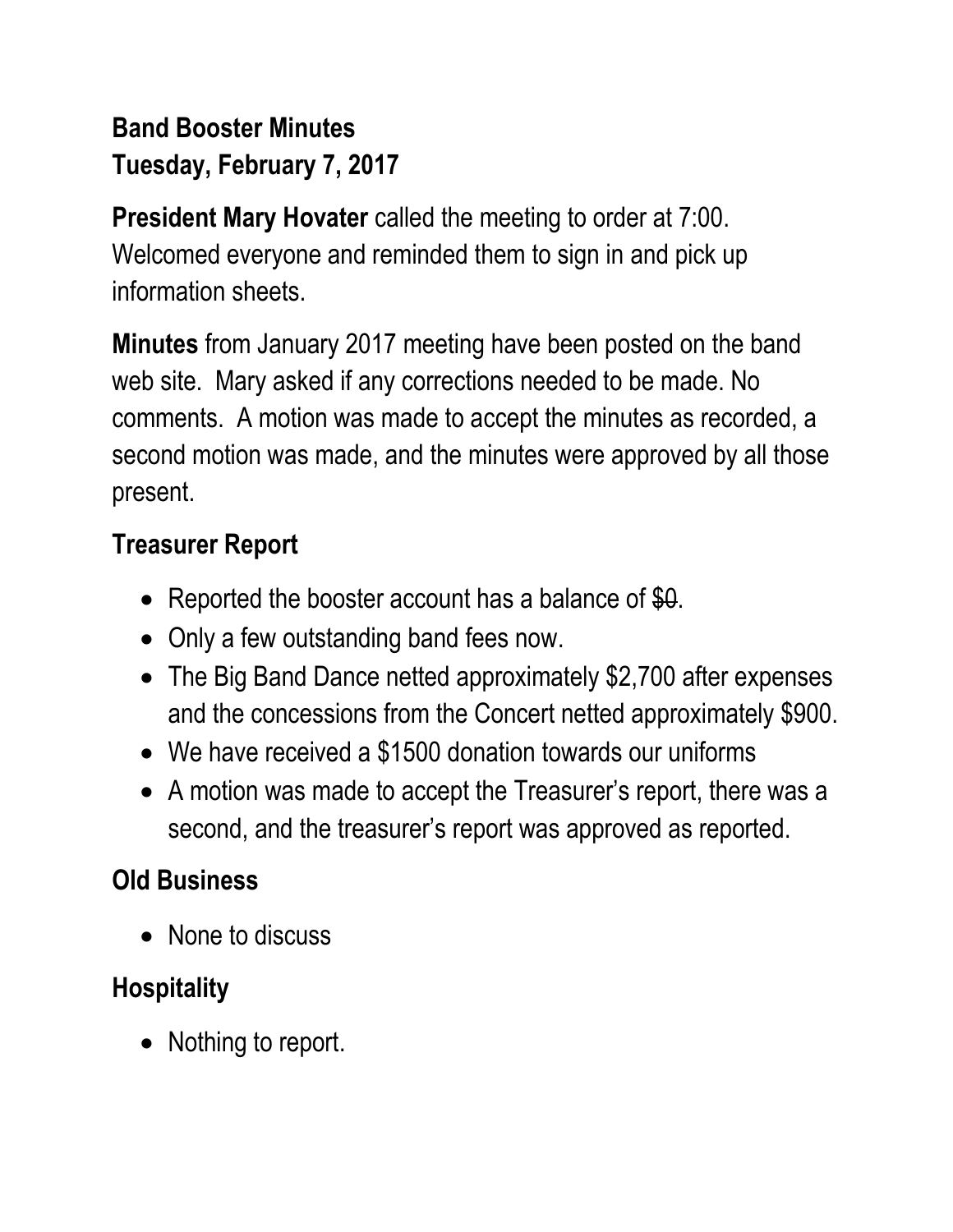### **Mary**

- Upcoming changes to the Band Booster board will be taking place due to graduating students (parents). Please let someone know if you are interested in holding an office. The nominees must be made by the end of the next meeting. No nominees will be accepted after that.
- Band Booster By-laws are being finalized. This will help all new officers and volunteers understand their role.
- There could possibly be another opportunity for concessions at a concert. More info will come closer to the date.
- Booster Spirit Night is in the works for several restaurants. Proceeds will go towards the new uniforms. Mrs. Hall will be contacted to see if she will put the info in her newsletter.

## **Uniforms**

- Leslie stated all is good in the uniform room.
- There are 18 marching uniforms still outstanding.
- Reminder uniforms must be dry cleaned or a \$20 fee is assessed.

## **Public Relations**

- Kathryn asked for everyone to send her pictures from the past marching season.
- Cullman Today and Cullman Sense were excellent in their coverage for the BBD.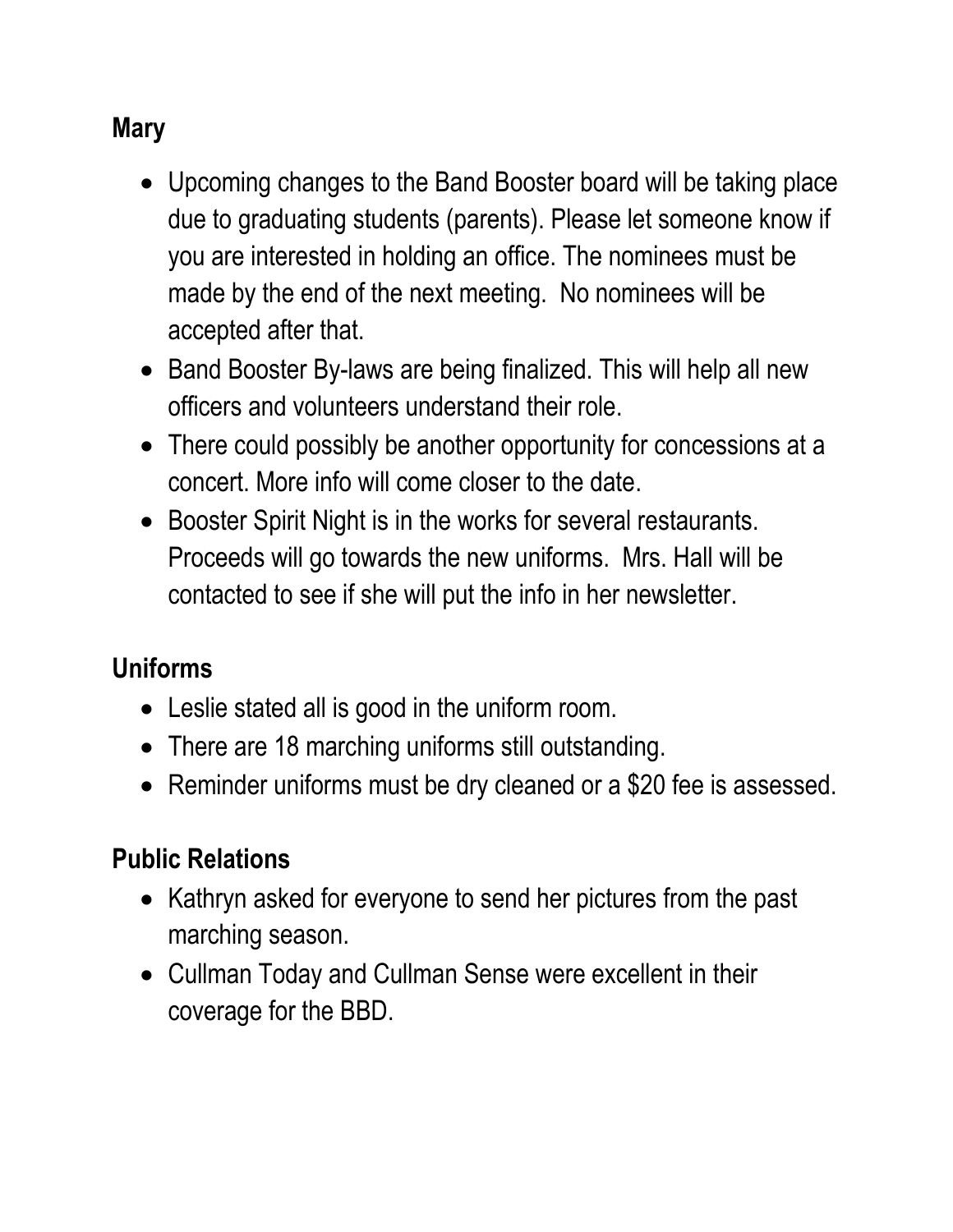#### **Chaperones**

• Let Jackie know if you want to chaperone the upcoming MPA on 2/28.

## **Pit Crew**

• John Sisk asked about having the truck serviced before the MPA competition.

## **Mrs. Bean**

- Chair auditions are taking place.
- Smart Music is being implemented into more of the music program and plans to purchase a large screen are in the works. Can be purchased for home use at \$40 per user.
- Some upcoming dates: 3/3 scale pass-off, 4/11 Spring Concert, 4/20 CMS Band Banquet.
- Thanks to Mr. Smith for speaking to the  $8<sup>th</sup>$  grade students about upcoming CHS auditions.

# **Mr. Teuscher**

- Please pick up percussion reminder paper for all dates of upcoming percussion events.
- Percussion audition music for next season will go out Feb. 9th.
- Dinner with the Drumline is 4/21/16. Will be working with Mad Dog Mike's BBQ for the meal.
- Some dates: 3/22 Concert/Symphonic auditions, 4/13 AL Day of Percussion at Austin H.S., 4/27 UNA Percussion Symposium, 5/8,9,10<sup>th</sup> Marching auditions.